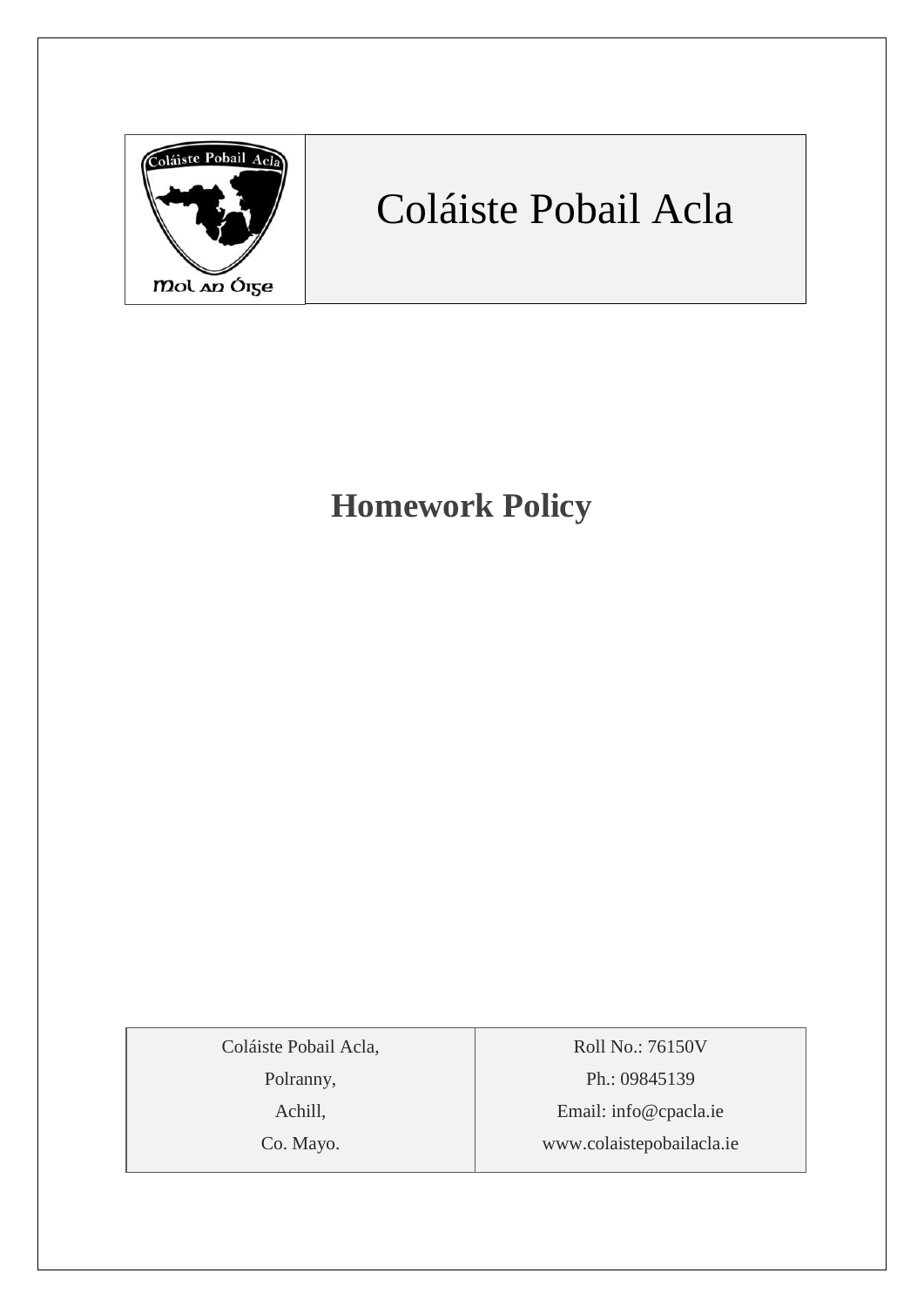# **Contents**

- **1. Introduction**
- **2. Rationale**
- **3. Partnership**
- **4. Roles and Responsibilities**
	- 4.1. Students are required
	- 4.2. Homework/Study Periods
	- 4.3. Parents/Guardians are encouraged
	- 4.4. Subject Teachers are expected
	- 4.5. Class Tutor are expected
	- 4.6. Principal, Deputy Principal
	- 4.7. Board of Management
- **5. Time Spent on Homework**
- **6. Declaration**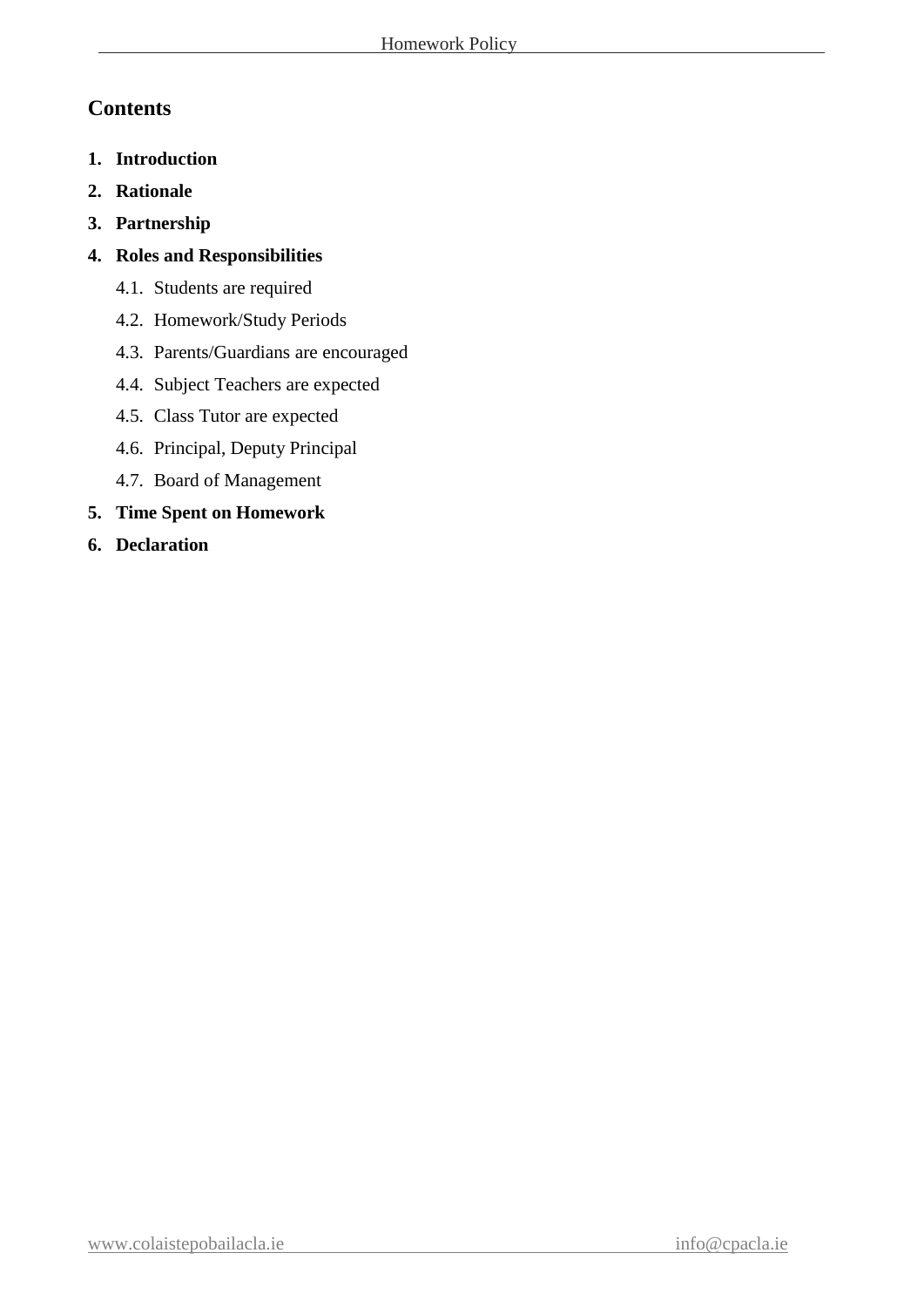## **1. Introduction**

This policy is rooted in the school's fundamental aim to foster in all students a spirit of selfreliance, independence, co-operation and responsibility and to provide them with skills for life-long learning. Homework is work specified by the subject teacher and written into the Homework Diary. Study is what you do when you are finished your homework, it may not necessarily be noted in the Diary.

# **2. Rationale**

Regular homework/study is seen by Coláiste Pobail Acla teachers as a vital aspect of the learning process when it is properly structured leading to independent learning, sound study skills and creativity. It also reinforces the learning in the classroom and allows students to take responsibility. In first year and second year it develops necessary skills of writing, reading, time management, and study techniques in preparation for State Examinations in the future. It is also seen as a good tool to monitor progress, to motivate and to give feedback to students. The skills of reading and writing are seen to be particularly important for International Students.

Homework/study for students in third year, fifth year and sixth year is vital to achieving their full potential in the State Examinations, allowing progression to third level study. Students with special education needs should be assigned homework in accordance with their ability in consultation with special needs co-ordinator, special needs teachers and Parents/Guardians.

# **3. Partnership**

The Class Tutor will outline the Schools Policy to all First-Year students at induction and to each new student on first arriving at the school. The Class Tutor will explain to students the role they have to play in implementing the school policy and the rationale behind the policy. Class Tutors will continue to do this at the start of each subsequent year during a student's schooling in Coláiste Pobail Acla.

There are at least five partners involved in the successful implementation of the school's policy on Homework/Study. They each have a significant role to play. They are;

- The Student
- The Parent/Guardian
- The Subject Teacher
- Class Tutors
- School Management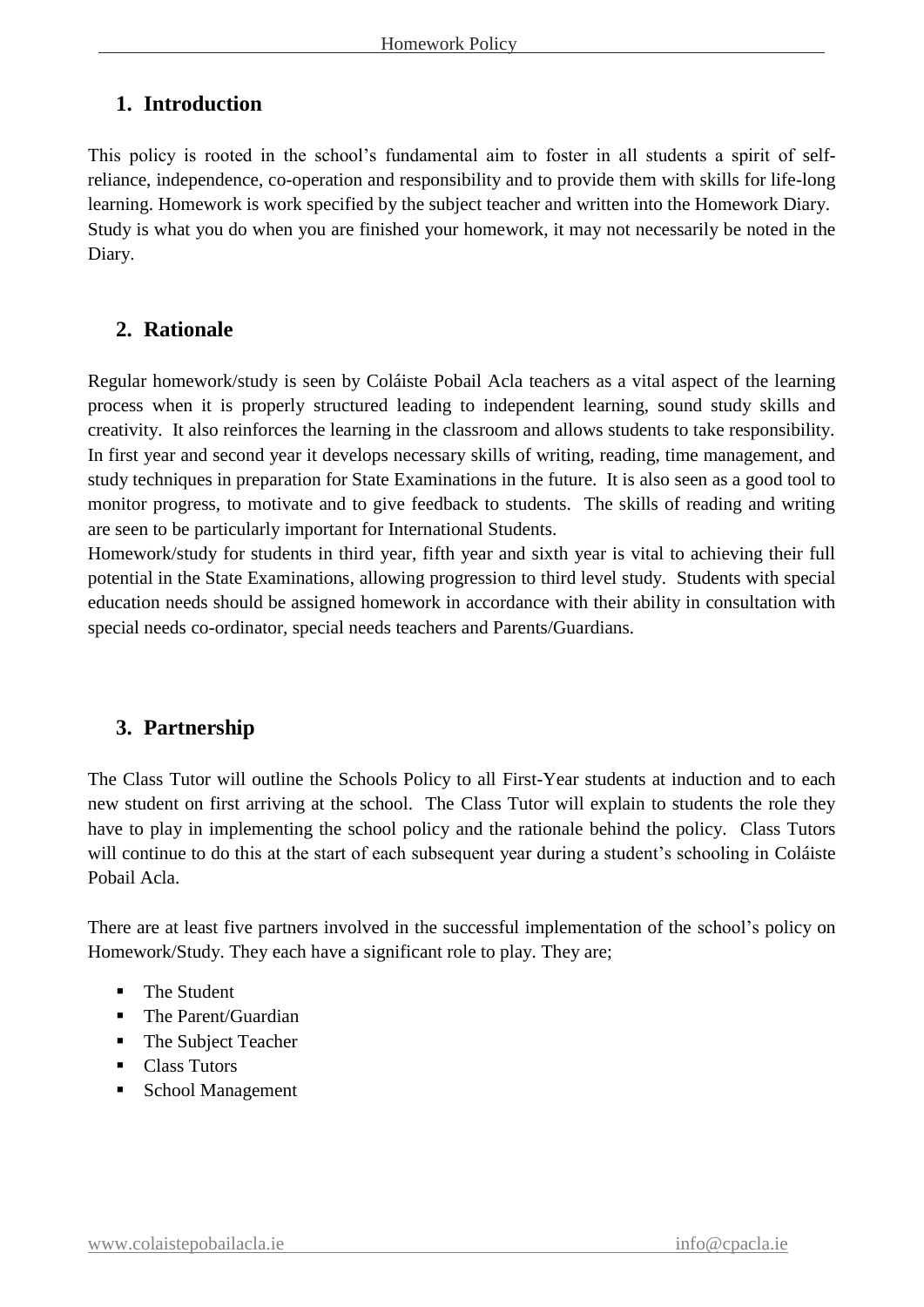# **4. Roles and Responsibilities**

#### **4.1. Students are required;**

- To use the Homework Diary to note down homework set by the subject teacher
- To do homework set, both oral/learning and written/practical
- To present written homework properly and on time
- To be aware that Parents/Guardians will be informed when homework is not done, and detention may be arranged to enable the student to complete the work under supervision
- To make every effort to be up to date with homework even when they are absent

The role of Parents/Guardians is seen as vital to the successful implementation of the school's policy on Homework/Study.

#### **4.2. Homework/Study Periods**

Where a student has not been assigned work for a class period, he/she must use this time as a homework/study period. This is supervised by a member of staff and will be very beneficial to the student.

#### **4.3. Parents/Guardians are encouraged;**

- To support school policy.
- To provide suitable conditions for homework.
- To ensure that the suggested amount of time is spent on homework.
- To monitor the Homework Diary so that they are aware of what homework is given and for teacher comments positive and negative.
- To discuss with the teacher or the class tutor any problems that arise concerning homework.

#### **4.4. Subject Teachers are expected;**

- To set and correct homework.
- To implement the policy, review homework assignments and provide feedback to students.
- To instruct students in homework/study skills.
- To provide feedback to Parents/Guardians via the Diary when a difficulty arises and when a student presents good homework.
- To keep records of homework set, grades and comments.
- To advise Students on good study techniques for their subject.
- To be mindful of students with special needs when assigning homework.
- To liaise with class tutor when issues repeatedly arise around the completion of homework by any student.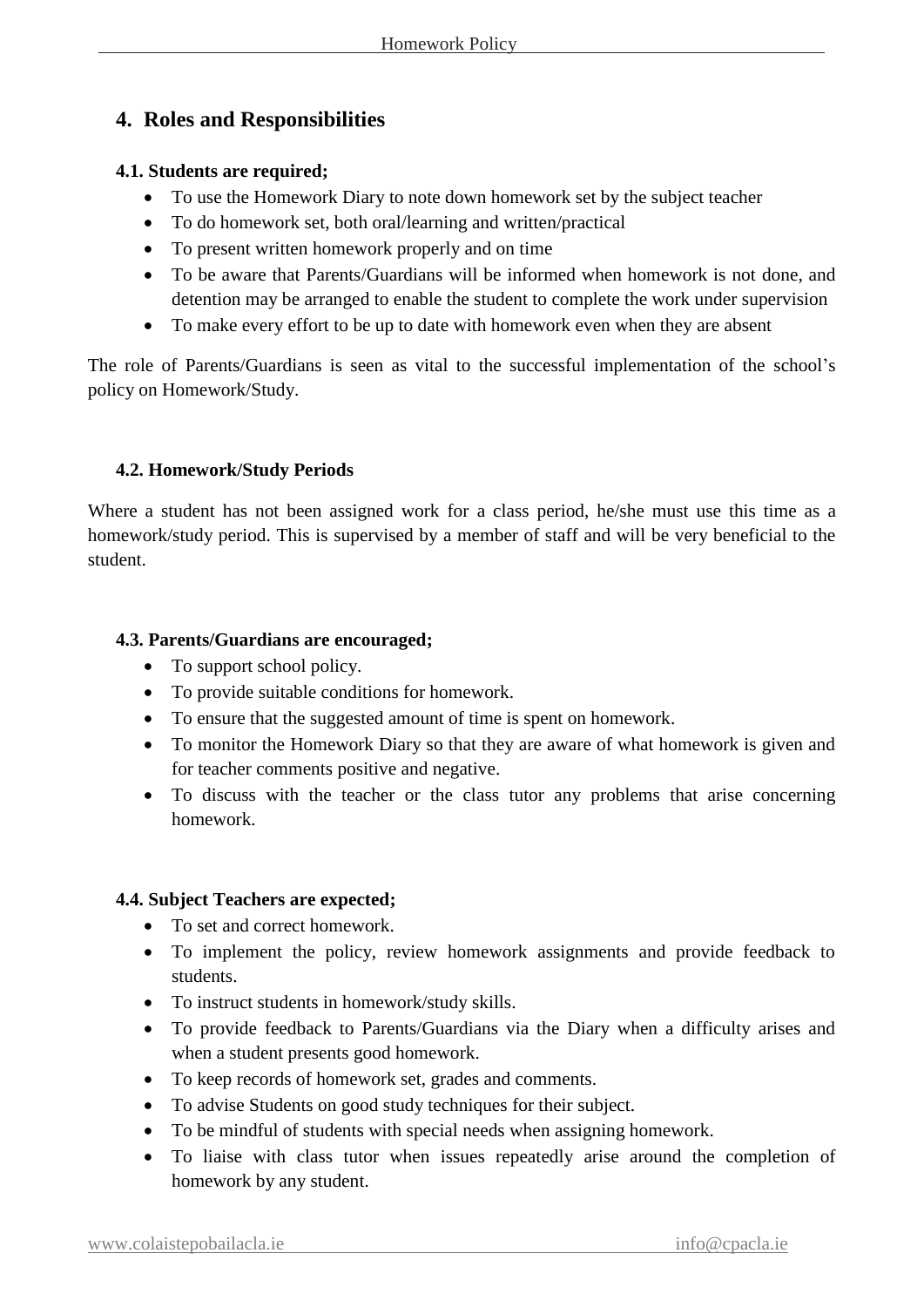#### **4.5. Class Tutors are expected;**

- To identify students experiencing difficulties.
- To provide support and guidance, especially for those having trouble.
- To liaise with subject teachers and support teachers, especially in relation to consideration for students with special educational needs.
- To discuss with students as part of pastoral care how they are getting on with their homework/study.
- To contact Parents/Guardians when persistent difficulties arise.

#### **4.6. Principal, Deputy Principal**

- To establish structures and procedures for the implementation of the policy
- To monitor the implementation of the policy
- To make sanctions available for students who regularly fail to complete homework

#### **4.7. Board of Management**

- To approve the policy
- To consider reports from the Principal on the implementation of the policy
- To ensure that the policy is evaluated and updated from time to time

## **5. Time Spent on Homework**

The amount of time per subject per night will depend on the year group, language barriers and levels of ability. The amount of homework assigned by the teacher will also depend on the subjects in the timetable for each day such as where practical subjects are involved there may be less homework specified, this is where study replaces homework on those nights. Below you will find the minimum students should spend on homework each night.

The following specific times are suggested.

1 st Year …………………….… 10 to 15 minutes per subject. Minimum total of 1 hour

- 2 nd Year ……………………… 1.5 hrs + Study
- 3 rd Year ………………………. 2 hrs + Study
- 5 th Year ………………………. 3 hrs + Study
- 6 th Year ………………………. 3 hrs + Study